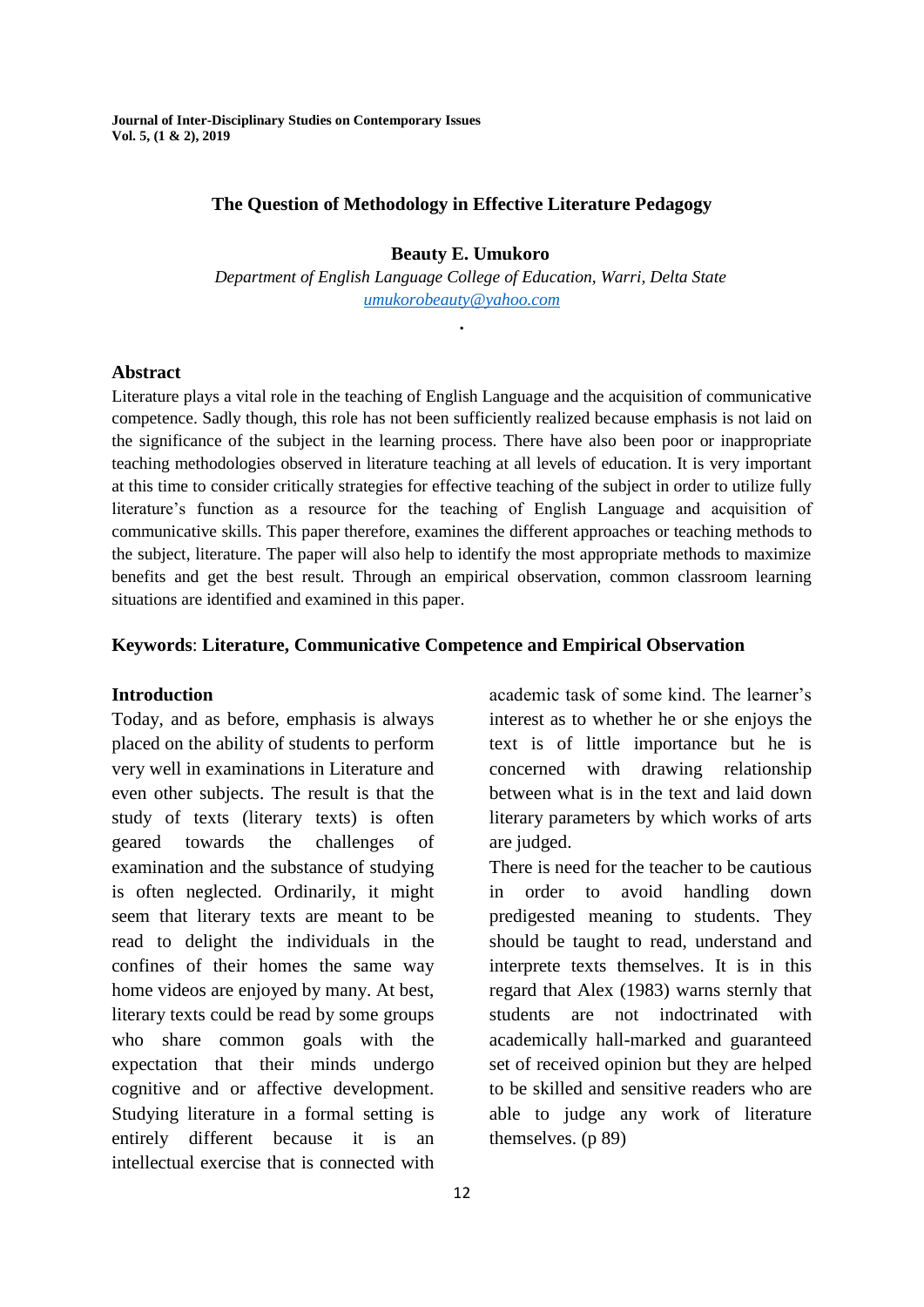Any fruitful literary study should be guided by this principle. Often, the learner is seen as one who knows nothing while the teacher is assumed to know it all or at least a good deal of the text or subject to be learnt. So, under this situation, how is knowledge to be transferred successfully? This takes us to the issue of methodologies or approaches to literature teaching. For the purpose of this study, a number of methodologies will be examined critically in order to find out their weaknesses and strength and see the most appropriate method for a particular genre or topic in relation to literature teaching. However, it will be beneficial to first consider literature and language interrelatedness and how this relationship serves to enhance communicative competence.

## **Literature and Language Interrelatedness**

There exists a tight connection between Literature and English Language especially in institutions of higher learning. It is important to know however that literature as a subject to be studied is different from using Literature as a resource for language learning. In studying Literature, various aspects of a text such as plot, setting, characterization, theme, point of view and many others are given attention. But when using literature as a tool for language learning, a level of competence in language use itself is a prerequisite. Ironically, students are rarely at the desirable level of competence, no wonder they memorize at the expense of understanding. This in turn results in the act of reproducing opinions in examinations. To use Literature as a resource for language learning is stylistic in nature and the text itself is the foundation which leads to further

discoveries and interpretations. Here, the choice of interesting literary texts will stimulate students' interest and spur them to activities or even engage them in interactions which will result in attaining high proficiency level. Language learning and literary understanding that result from learners" participation and engagement with text is made possible also through the choice of interesting texts.

It is important to note that literary works be it drama, poetry or prose utilize the same language system (i.e. grammar, vocabulary, syntactic rules of making meaningful utterances) found in other nonliterary discourse. But there is an area of difference which often lies in the function which subject creative writings to some form of inventions to make such writings conform to the conventions of either poetic, novelistic or dramatic communication. This makes the message linguistically striking in contrast to what the reader used to know as normal nonliterary writings.

Nonetheless, both creative and noncreative writings are grammatically intelligible and fulfill social purpose. The unusual manner of creative communication is fore grounded against the familiar ordinary everyday normal language or discourse. This is the reason why attention is drawn to literary communication and the unusual meaning it conveys. Although literary students need help to understand the unusual meaning of such literary expressions, care should be exercised by the teacher to guard against giving the meaning directly. The students should be led into discovering this in line with Alex (1983) view who advises that the best way is to adopt a gradual, patient and systematic approach. He suggests that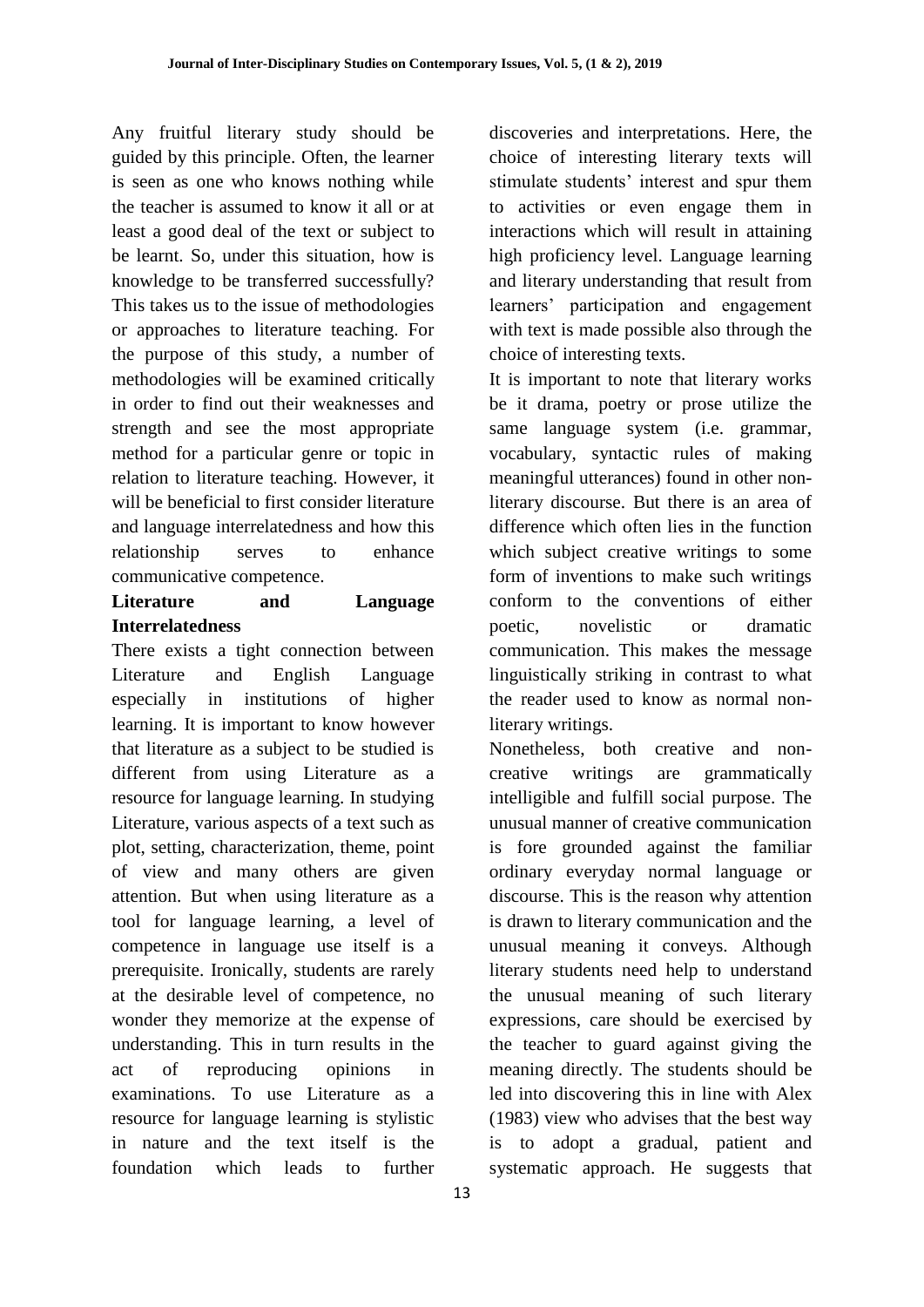learners should be helped first to understand the conventions of literary communication and gain insight to how different authors have exploited these conventions to convey individual unique method of imparting meaning. This he says, will lead students to what he describes as "communicative awareness" and "language consciousness". With this, students will be able to dig deep into the underlying meaning instead of just scratching the text at the surface.

Language consciousness involves having knowledge of the different parts which make up the entire discourse. These include: noun/noun phrases, verb/verb phrases, adverbials, prepositions, sentences, etc. If students are to acquire skills in interpreting creative works themselves, they need to be language conscious considering the fact that sometimes grammatical and semantic rules of normal and intelligible communication are subtly or flagrantly broken in creative works. Students can attain language consciousness through regular practice. They should be exposed to usual and unusual literary and non-literary expressions or words combinations. Nonetheless, communication awareness and language consciousness work together, none is sufficient without the other but language consciousness is the first requirement.

Literary artists' liberty to manipulate linguistic and literary conventions to arrive at what could be seen as individual peculiarity is at play in J.P. Clark"s short poem titled, "Ibadan". It is a poem of just one stanza of five lines. It strongly illustrates how language is exploited in an unusual manner to relate literary thought. The poem can also be used to demonstrate

how literary works help to explicate language use at its best thus serving as resource to language teaching. This situation is illustrated below using the poem in question.

Ibadan Running splash of rust And gold-flung and scattered Among seven hills like broken China in the sun. ("Ibadan", 197).

In appealing to the students' language consciousness, they are helped to see the entire poem as a sentence made up of a number of linguistic groups. The first is a noun, (the subject of the sentence), the name of the city (Ibadan) under description. This is followed by the -ing infinitive (a progressive form of the verb, ("running"). Other verbs in the poem are "flung" and "scattered". Other linguistic items in the poem include nouns such as "rust", "gold", "hills", "China" and "sun", also a few adjectives which include, "seven" and "broken" used as qualifiers. The word "splash" is used as adverb to modify the verb 'running' in the poem. A critical examination of the words used in the poem helps to reinforce the fact that the classes of words remain elusive until they are put into actual use. For instance, the word "splash" ordinarily could be viewed as a verb as shown in the sentence: "water splash on the floor". In the poem however, it is used as adverbs in the phrase "running splash" as it modifies running, suggesting disorderliness. A thought further reinforced by the poet's use of "flung" and "scattered".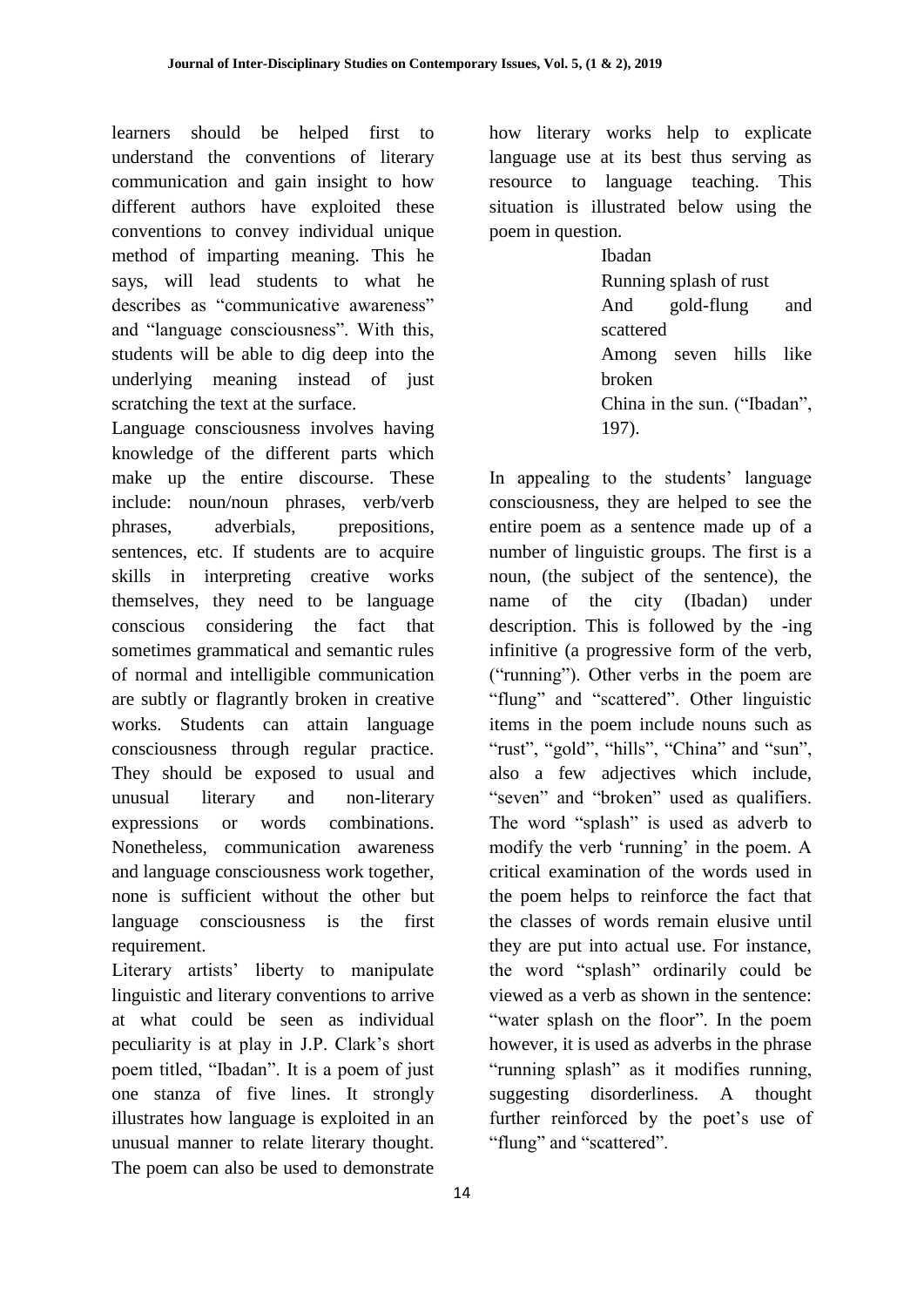A careful consideration of the meaning and significance of individual words in the poem illustrates the implied or underlying message of the poet. First the nouns, "rust" and "gold" convey two opposite meanings and by extension qualities: old, ugly and bad on one hand and on the other, new, beautiful and good. The verbs "running", "flung" and "scattered" suggest a spread (not static) of these qualities noted earlier in an interspersed manner across the city. The use of these verbs also suggests the idea of disorderliness or lack of organization. The underlying or connotative message of the poet is that "Ibadan", the ancient city consists of structures which are old and new, bad and good or ugly and beautiful. The hilly nature or terrain of the city is also brought to the fore when the poet says "... flung and scattered among seven hills". Another image that strikes the reader"s mind is achieved through the use of adjective in the phrase, "... like a broken China in the sun". This reminds the reader of the fragile nature of the structures in the city. The poem well illustrates the importance of understanding immediate meaning (semantics) and linguistic combinations in the process of unveiling the underlying or implied meaning of creative communication.

The complementary role of language consciousness and communicative awareness is well illustrated in the above analysis. Communicative awareness relates to the learners understanding of how literary writings are done without due consideration to the conventions of the language. This of course is a common practice among literary artists. Although the rules of normal English usages are essential, many times, they are radically

15

flouted and such violations depend on other similar violations to arrive at a unified meaning. The teacher in using literature as a resource to language learning gives linguistic clue in a progressive manner from the plain literary meaning to graded interpretative meaning to the inferential and evaluative explanation.

The usual patterns which are often found in literary works especially in poems become familiar to students through constant practice and exposure. They may also be able to discover new collocations and understand technical terms or styles such as imagery, simile, metaphor, etc. The fundamental purpose of literature lesson should be to teach students how to discover literary significance for themselves through the act of reading. The teacher should therefore, adopt teaching methods that will enable the students to extrapolate and transfer acquired skills in one literary situation to the interpretation of another. This will be possible not when the teacher feeds students with all information but when he/she guides, controls and encourages dialogue. If students are left to read literary texts like newspaper or other magazines, they will scarcely learn. These are the two extremes identified by Moody (1983) and according to him none of them is appropriate but he suggests an approach that falls between the two. He maintains that the teacher should not tell or demonstrate to the learner everything he needed to know or should he or she leave the learner to find out everything all alone. A skillful teacher according to him gives required basic information for the study of a text and this is seen by him as a motivation for the learner. But the question now is, which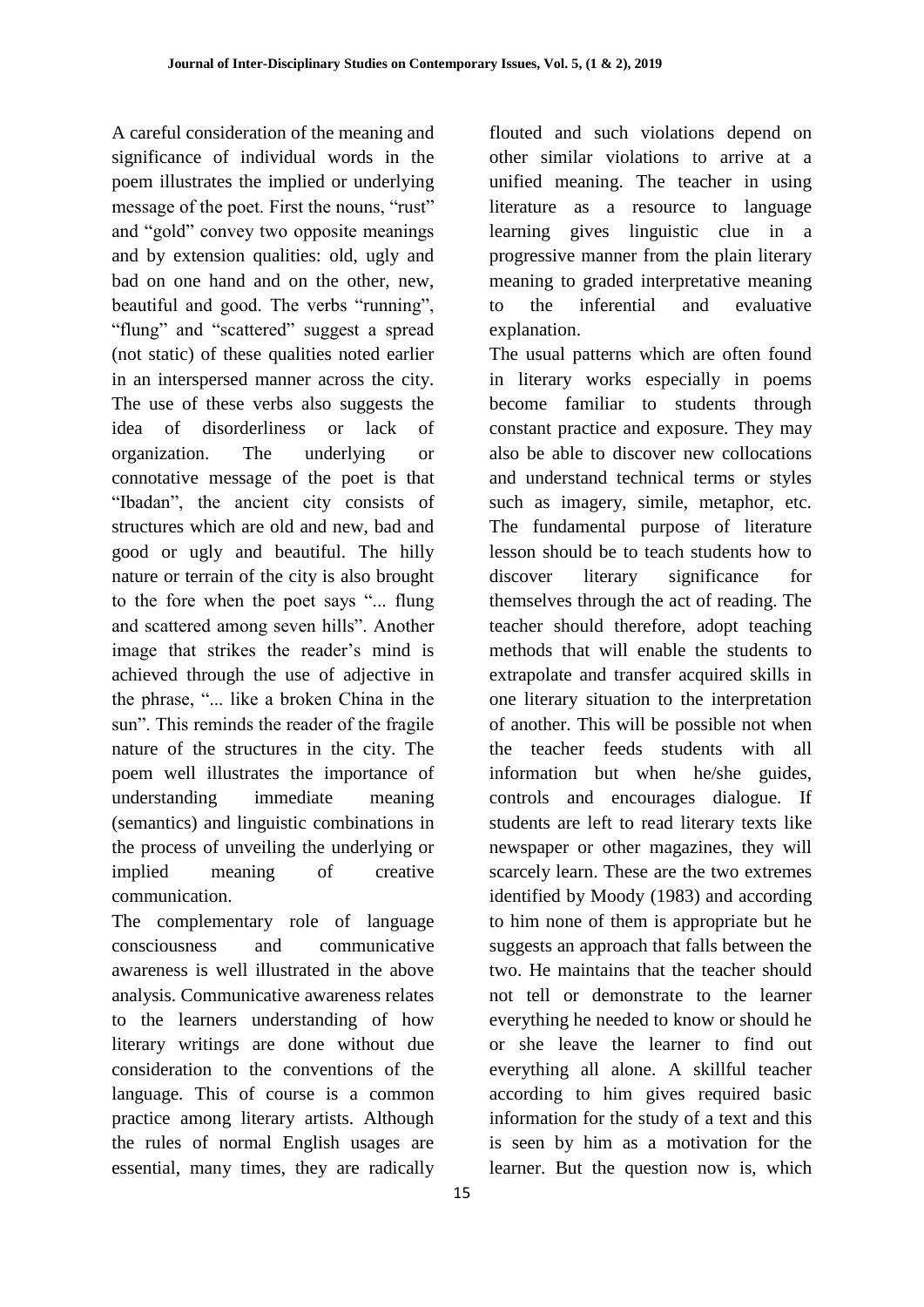method them is effective? Different well informed scholars have observed varied classroom learning situations especially literature lesson and their observations seem to reinforce one fact. The fact is that active learning methodology is one which encourages students" participation and encourages learners to acquire experience through the expression of their own opinion. This position aptly describes the author of this paper"s mind as this methodology could serve as an antidote to attaining literary scholarship. In order to appreciate language conventions and styles of different literary Forms and their communicative functions, dialogue in the form of tutorial, group discussion or seminar, all guided by the teacher will be very helpful. It is very pertinent at this juncture to examine a number of methodologies or approaches which have been identified by some scholars.

### **Literature Teaching Methods**

Kellem (2009), Divsar and Tahriri (2009), Al-Mahroogi (2012), Mood (1983) and Alex (1983) are some of the scholars who have examined critically different teaching methods. They have conducted various studies on the teaching of Literature especially among EFL (English as a foreign language) and ESL (English as a second language) students and have identified the following methods:

1. Linguistic/Language Based Approach

2. Students Centered Approach or Personal Growth Approach

3. Teacher Centered/Traditional Approach

- 4. Culture Based Approach
- 5. Integrated Approach

## **Linguistic/Language Based Approach**

Moody (1983) identifies two approaches to literature teaching: the 'extrinsic' which relates to external consideration such as author, history, etc. and intrinsic. Commenting on the intrinsic approach, he observes certain determinants such as: the grammatical, lexical, structural and cultural which is concerned with the message or content as it relates to meaning (semantic level). All the components identified here (under the intrinsic approach) are what the linguistic or language based approach concerned itself with. This agrees with Marhooqi's (2012) views. He sees language based methodology as one which pays attention to linguistic features of literary text and by this literature is used to "discrete" language aspect. He further says that such linguistic features can give an insight to the text literal and figurative significance. Still commenting on this approach Divsar and Tahriri (2009) also express opinion similar to what is said by others. They see the linguistic or language based approach, as one employed in analyzing literary and non-literary text with emphasis on stylistic strategies from the point of view of style in relation to content and form. The intrinsic approach which could also be seen as linguistic or language based gives attention to every minute detail of the text; grammatical (organizations of units), the lexical groups, question of register, the structural - in relation to discourse type such as narrative expository or any other. This approach is very detailed and helps to bring to the fore fresh information gotten from the text. It also allows for the involvement of learners in the learning process.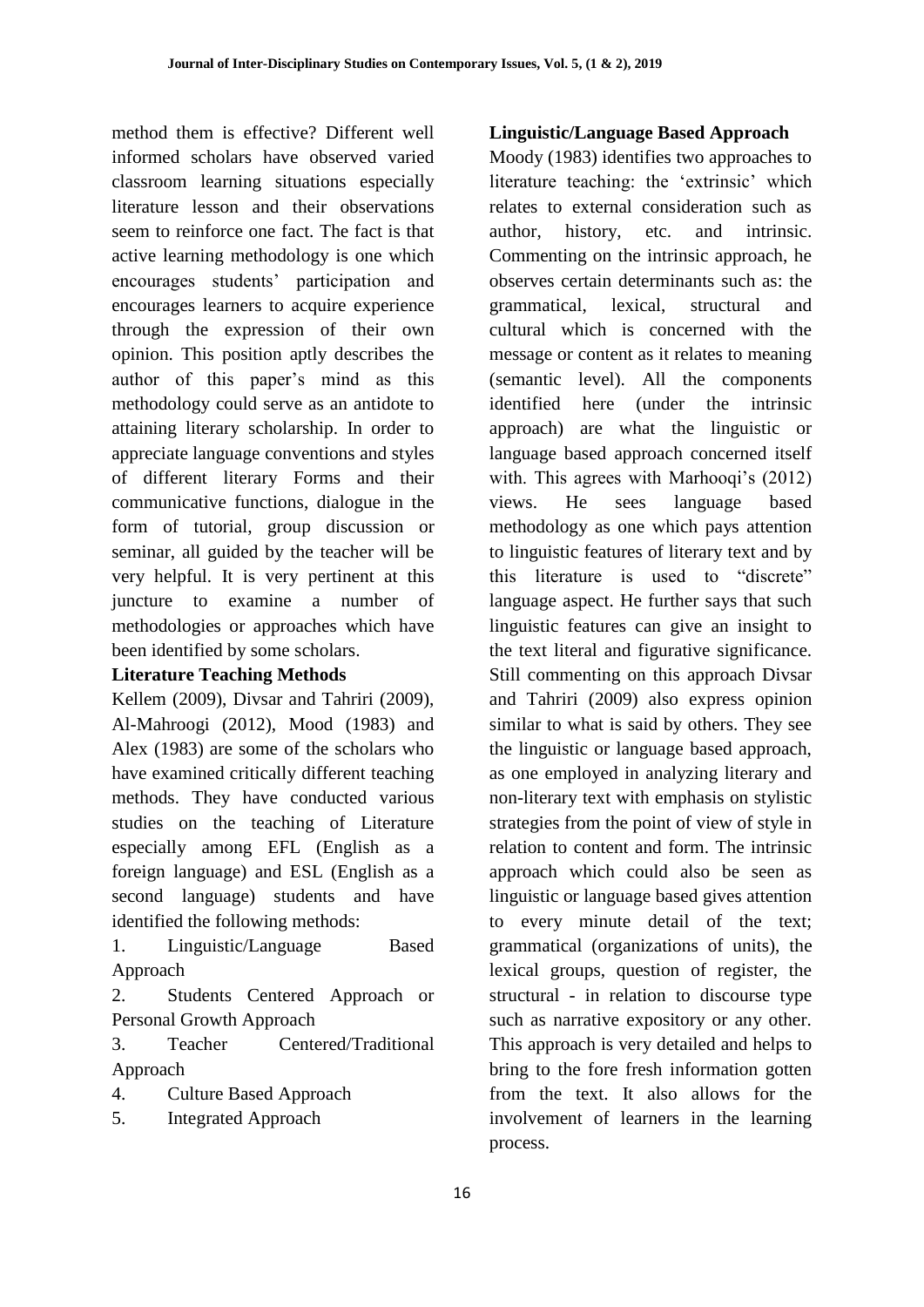# **Student-Centered or Personal Growth Approach**

Mahrooqi (2012) specifically describes the learner-centered approach as personal growth approach because of its importance. He maintains that this model encourages learners to participate and to express their opinions. The result is that learners are able to develop their own ideas and their personal growth is enhanced. Rosenblatt (1994) describes this approach as reader response and adds that it exemplifies the personal growth or learner centered approach. This approach actually has the learner"s concern at heart and works toward developing his/her literary competence. Sufficient room is given to question and answer dialogue between the teacher and students. The linguistic or language based approach may be tailored towards the students centered or personal growth mode where details of grammar and other descriptive rhetorics are explicated. Kellem (2009) sees the learner centered as beneficial because it encourages learners to be part of the process of meaning building in a very direct personal manner. He describes reader- response as leaner centered but he combines this with stylistic approach and clamours for the integration of the two because he sees this as an approach that is effective for literature studies at advanced EFL levels. The view which resonates in this study is that when stylistic (language based) and reader response (learner centered) are merged, equal importance is given to language elements and response personally to literature. The learner centered seeks to exploit the entire learning process to the benefit of learners such that at the end they might have

benefited maximally from the exercise of learning.

# **Teacher Centered Approach**

This is seen as very old or traditional method. The lecture method is seen to be teacher-centered since the teacher dominates the whole learning process leaving little or no room for learners' participation. Studies seem to indicate that the instructors at the University level in English as L2 situation often use the teacher-centred approach in many institutions of higher learning around the world. There is however, skepticism about the traditional teacher centered approach as this approach tends to encourage the teacher"s spoon feeding the learner, giving every and all needed information to learners. It is one of the extremes identified by Moody (1983) The linguistic and culture-based approach lend themselves to the teacher centered approach.

# **Culture Based Approach**

Rahma (2012) views this approach as a literary approach which investigates the social, historical, political and literary relevance of a text. But he describes this approach as teacher centered. Moody (1983) describes it as one concerned with the content or message and understanding of the meaning of what is presented in relation to the cultural context. Savvidou (2004) makes her own contribution to the study of the culture-based approach to literature teaching and cites Cater and Long (1991) who see the cultural model as one which requires learners to explore and interprete literary text from social, political and historical angles. She adds that this approach reveals the universality of thoughts and ideas and helps learners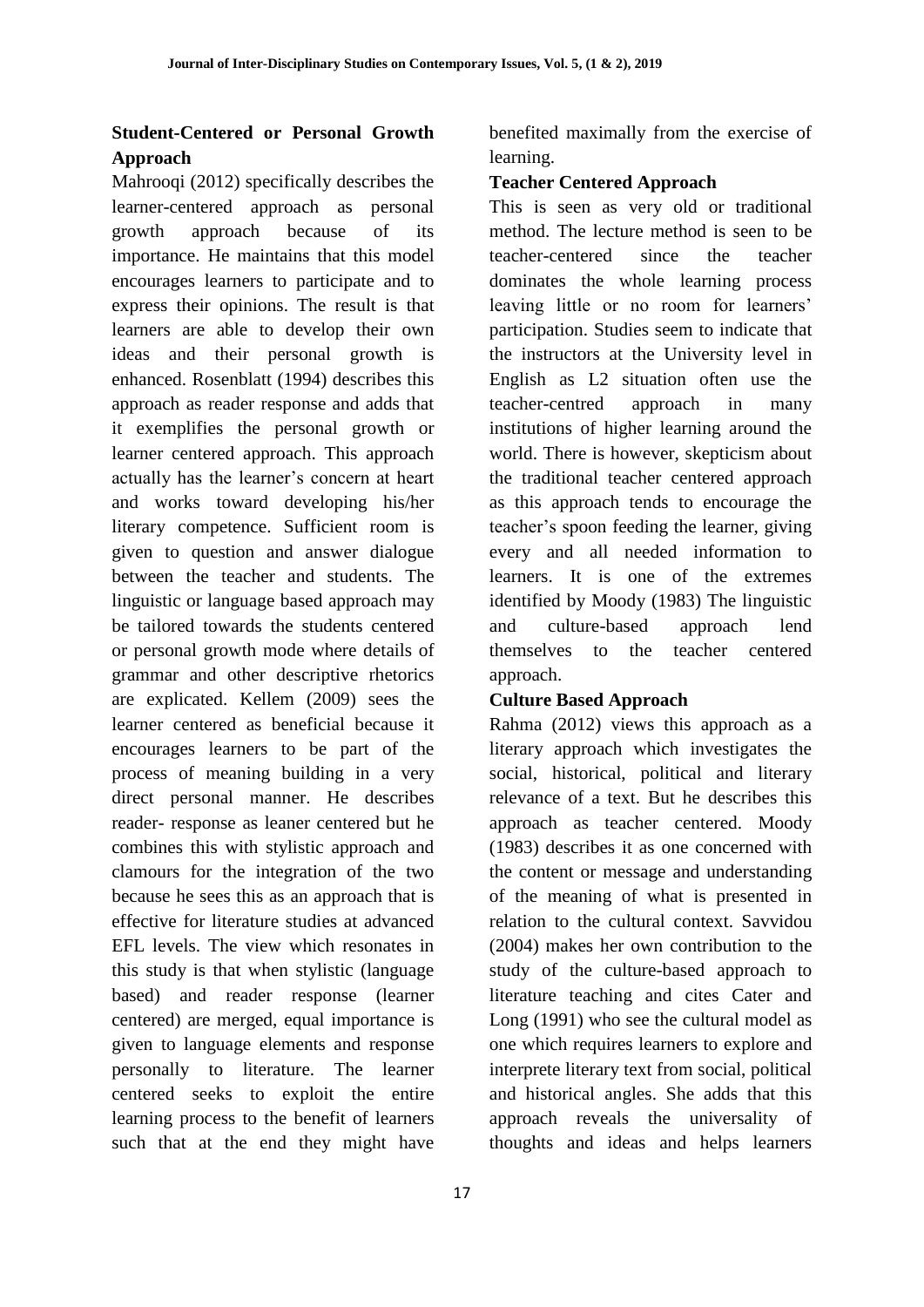understand other cultures and ideologies in comparison with theirs.

## **Integrated Approach**

As the name suggests, the integrated approach combines the stylistic (which emphasizes language correctness), reader response and student centered approaches. The benefits of these different approaches are brought together under the integrated approach for the learner to explore. Kellem (2009) asserts that the integrated approach put equal importance on the study of language elements and responds personally to literature. The integrated approach lays emphasis on the correctness of language in literature learning and the content of the material. Commenting further on the integrated approach, Kellem (2009) maintains that it helps the teacher to bridge the gap between aesthetic and stylistic showing how pleasurable and understanding can work together and "feed off each other". To him, the integrated approach has greater benefits due to the fact that it merges learner-centered and reader-response with the stylistic, learners are therefore encouraged to be part of the process of meaning building in a direct personal way.

Divsar and Tahriri (2009) also support the integrated approach and argue that approaches to literary analysis need not he mutually exclusive. The integrated approach according to them helps learner to search for implied meaning through a detailed stylistic analyses of text features. Their studies identify three levels of considerations to which learners are exposed through the integrated approach to literature teaching and these include linguistic, cultural and communicative considerations. The approach makes literature lessons practical, communicative and interactive since it marries literature and communication. Mahrooqi (2012) observes that the most effective methodology for literature should be one which encourages a combination of methods. The integrated approach seems to be the one which meets such condition. The benefits of this approach are overwhelming for the students; it is stimulating as the instructor tries to understand their culture and encourages their interpretations, personal experiences and reactions to the story (text). The students eagerly anticipate and even prepare ahead for more of such lessons.

# **Other Methodologies for Literature Teaching**

An empirical observation of literature lessons over a period of time has actually yielded much data with regards to different methodologies employed by instructors especially at the tertiary level. Through such observations, the researcher has been able to identify and gain insight into commonly used approaches in literature teaching. Such approaches include:

Lecture Method Individual Method Group Method Team Teaching

# **Lecture Method**

It falls under the traditional teaching method and appears to be the oldest teaching method often employed in institutions of higher learning. The lecture method is seen as one which presents the instructor as the main information giver. He or she stands before the students to deliver the lecture and he or she may choose to use available teaching aid. The students are expected to listen attentively and take notes as the lecture progresses.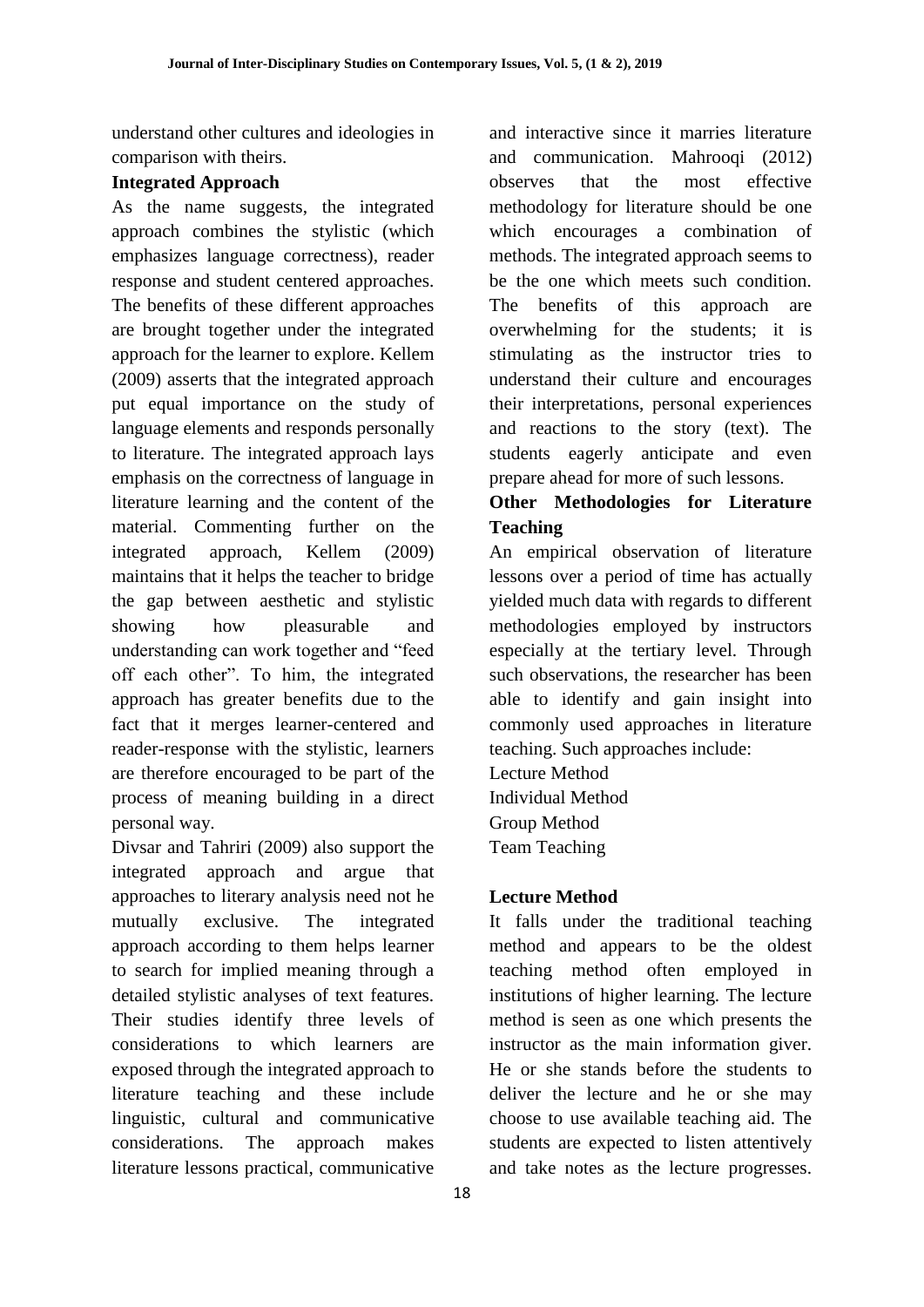This approach is preferred for convenience as it is the easiest when dealing with a large number of students but it has its own challenges. it does not give enough room for interaction between the instructor and the learners and in many cases a number of students who lack skills in note taking struggle with the lecture method. This lecture method is highly teacher centered so it places learners in a passive mood and thus hinders understanding. The instructor will find it difficult to be informed about students" problems since verbal feedback is rarely present, it is just one-way communication. Where instructors assumed that learners have been carried along and asked questions, experience has shown that many have just been absent minded and have not been following. The lecture method appears not to be the best teaching method as it has more disadvantages than advantages.

### **Individual method**

This model is similar to the learner centered in that attention is primarily on the learner but it is borne out of the fact that there is individual difference especially with regards to the intelligent level of learners. It is an instruction method where students work separately at their own level or rate toward achieving an academic goal. The instructor is expected to first explain the task to be performed giving guideline on each procedure to be taking in performing the academic task. This method is used sparingly especially at the primary level of education where the learners are considerably few. It accommodates learners with diverse learning capabilities and it is employed when the task is mainly related to writing. Gokhaie (1995) observes that many

19

scholars do not see the individual learning method as the best for it is stressful and time consuming.

### **Group Method**

This is described as collaborative learning by Gokhale (1995). Here students are paired or grouped for the purpose of learning. The group may comprise of students of different performance levels but they are made to work together in order to achieve a common goal. Students are responsible for One another"s learning as they consult different materials related to the text under consideration and come up with their different contributions which they discuss together as a group and also see how the various contributions are merged to make a unified whole. Although this learning approach is not as popular as the lecture method, a good number of scholars seem to be in support of it. It encourages interactive learning (among students especially) and critical thinking. Where there is a large number of students, this approach is useful since the slow learners are given room to work and also make contributions, they are carried along and no one is left behind. The group learning or collaborative method encourages active interaction among learners, they do not receive information passively rather they search for it themselves and investigate critical opinion on a given text, by this they acquire skill and. attain literary competence. They are also able to react to works of art in a constructive manner after a reasonable period of time since their initial efforts are usually guided and subject to moderation by the instructor. The collaborative learning could take the form of tutorials, group discussion or seminars but it is better when done under the guidance of the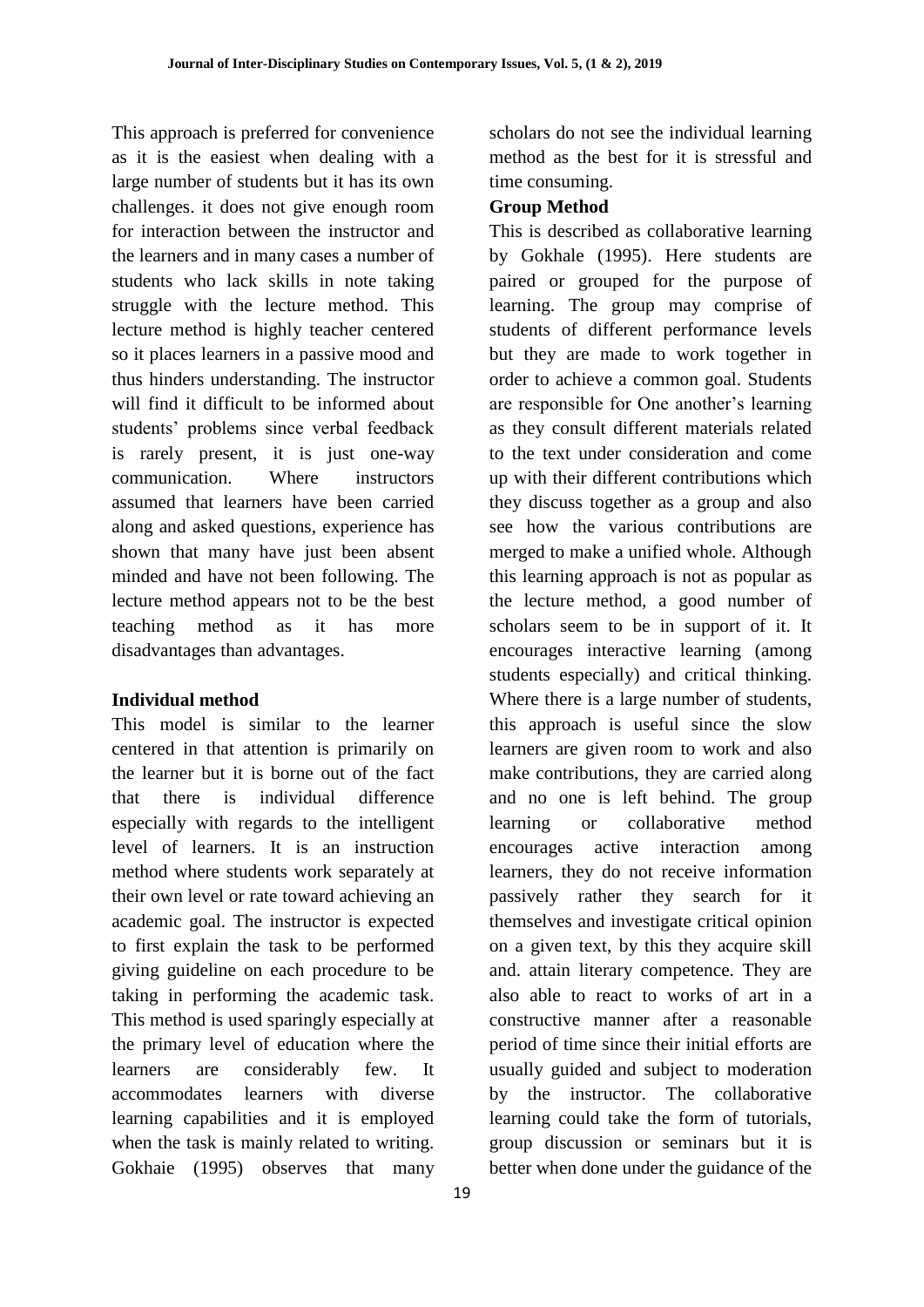teacher. It is learner- centered in that attention is primarily on the learner so it is a good approach to learning language and literature.

### **Team Teaching**

This is the last approach to be considered in this study and it is more related to the teacher centered approach because it involves using a number of instructors to teach a particular subject or even topic. The instructors involved in this teaching method have the freedom to use their different approaches or method in handling the subject or topic. As in the case of literature, different tutors may handle the different genres of literature bringing in their experiences and expertise. Team teaching as defined by the Education Encyclopedia involves a group of instructors working purposefully, regularly and cooperatively to help a group of students of any age learn. The teachers involved may have to set goals for the course, design syllabus, prepare lesson plan individually, teach students and assess them. This approach allows for interactions among teachers and also between teachers and students. This approach is not very common, however, it is very beneficial because it creates room for the team to evaluate students objectively and students can also evaluate the members of the team. It also allows for sufficient coverage of course content, students" development and democratic participation. It encourages critical thinking and practical application of knowledge. This method also encourages innovations, imagination and creativity. It improves teaching quality, relationship among teachers and boosts morale.

## **Conclusion**

This paper so far has examined the relationship between Literature and Language and demonstrated how Literature serves as a resource for language (English) teaching using the poem, "Ibadan" by J.P. Clark. Light is shed on a number of teaching methodologies which have been investigated by notable scholars as well as the author of this paper. It has been observed that no single method has proved to be the most appropriate for teaching all literary genres or topics. The point then is that two or more approaches can be utilized in teaching a particular literary genre or topics. As suggested by some scholars already, an approach that gives consideration to the learners and encouraged their active participation is the one which is most effective. Such method should be able to develop learners' language awareness, communicative, competence and critical thinking. It is very clear from the forgoing that quite a good number of approaches considered in this study appear to be very effective considering their benefits. For instance, the group method creates room for various learners with different intelligent level to work together; the language or stylistic model emphasizes language correctness and content of the material and the integrated method combines elements of the language with literature and helps learners attain literary and communicative competence. It is important to say that instructors can employ different approaches in their teaching of Literature instead of sticking to just one. It is good for instructors to consider the abilities and disabilities of the learners in choosing methodology for teaching a literary topic.